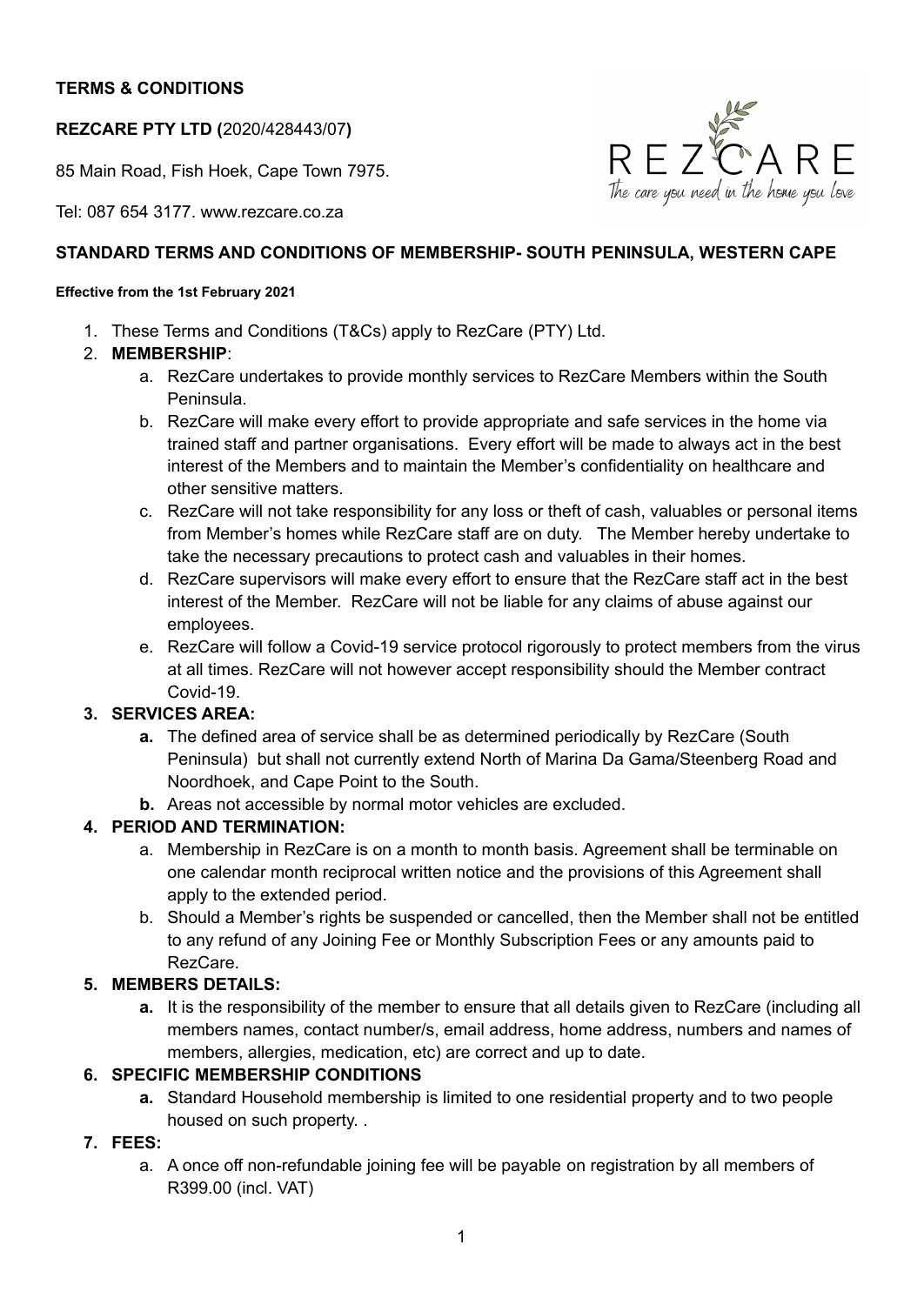- b. All membership fees shall be paid in advance. VAT is included in all fees at the prescribed rate of 15%.
- c. The membership fees charged by RezCare to existing members may be increased by up to 10% annually.
- d. If the member does not pay the agreed fees on due date and/or is in arrears with membership fees, RezCare may terminate by notice at any time and/or bill the member for services rendered.
- e. Fee increases may also occur on individual or collective memberships should the numbers of people covered on such memberships change, or where the fees charged are substantially less than the equivalent current RezCare membership fees, or where an Act of Parliament or regulatory requirement has a material effect on the cost of providing the service as contemplated. In these situations, the member will be advised by email prior to implementation of the new fee structure and shall be entitled to terminate on giving RezCare one calendar month notice.

# 8. **DEBIT ORDER RETURNS:**

a. In the event of a member's debit order or other payment being returned for non-payment due to lack of funds, incorrect information or other reason, RezCare shall be entitled to charge the member a fee to cover bank charges and administration costs.

# 9. **CHANGES TO T&Cs:**

a. All memberships are accepted in accordance with RezCare's Standard T&Cs which RezCare may change from time to time in their sole and absolute discretion, such changes to be communicated by RezCare by posting such changes on the RezCare website and/or informing members via newsletter, email or SMS.

### 10. **SUBCONTRACTORS:**

a. RezCare is at all times entitled to delegate its obligations under this Agreement by engaging the services of sub-contractors. All services as may be provided to the member by any of the aforesaid sub-contractors shall be rendered in terms of and be subject to the terms and conditions of this Agreement mutatis mutandis.

### **11. LOSS/DAMAGES:**

- a. RezCare shall not be liable for any loss or damage whatsoever arising out of a delay in rendering service or a failure to render service or for any other reason whatsoever including, but not limited to, circumstances beyond the control of RezCare.
- b. RezCare shall not be liable for any loss, injury, death, damages, consequential loss or special damages of any kind or nature for any reason whatsoever arising out of this agreement, whether as a result of a negligent act or omission by RezCare, its employees, agents and/or assigns.
- c. RezCare has arranged for limited indemnity insurance and will endeavour to claim in terms of the said policy of insurance should a member suffer loss or damage as a result of actions or omissions on the part of RezCare, its employees, agents or assigns.
- d. The member hereby expressly agrees that any claim which it may have against RezCare from any cause arising shall be limited to the amount which RezCare can claim in terms of the aforementioned policy of insurance and that no further amounts shall be due and payable by RezCare, regardless of the quantum of the loss or damage suffered by the member.
- e. Both RezCare and the member agree to the jurisdiction of the Magistrate's Court in respect of all proceedings that may arise out of these T&Cs, provided that either party may at its option institute action in the Supreme Court. In the event of legal proceedings being instituted by either party, the defaulting party shall be liable to pay the other party's legal costs on the scale as between attorney and own client.